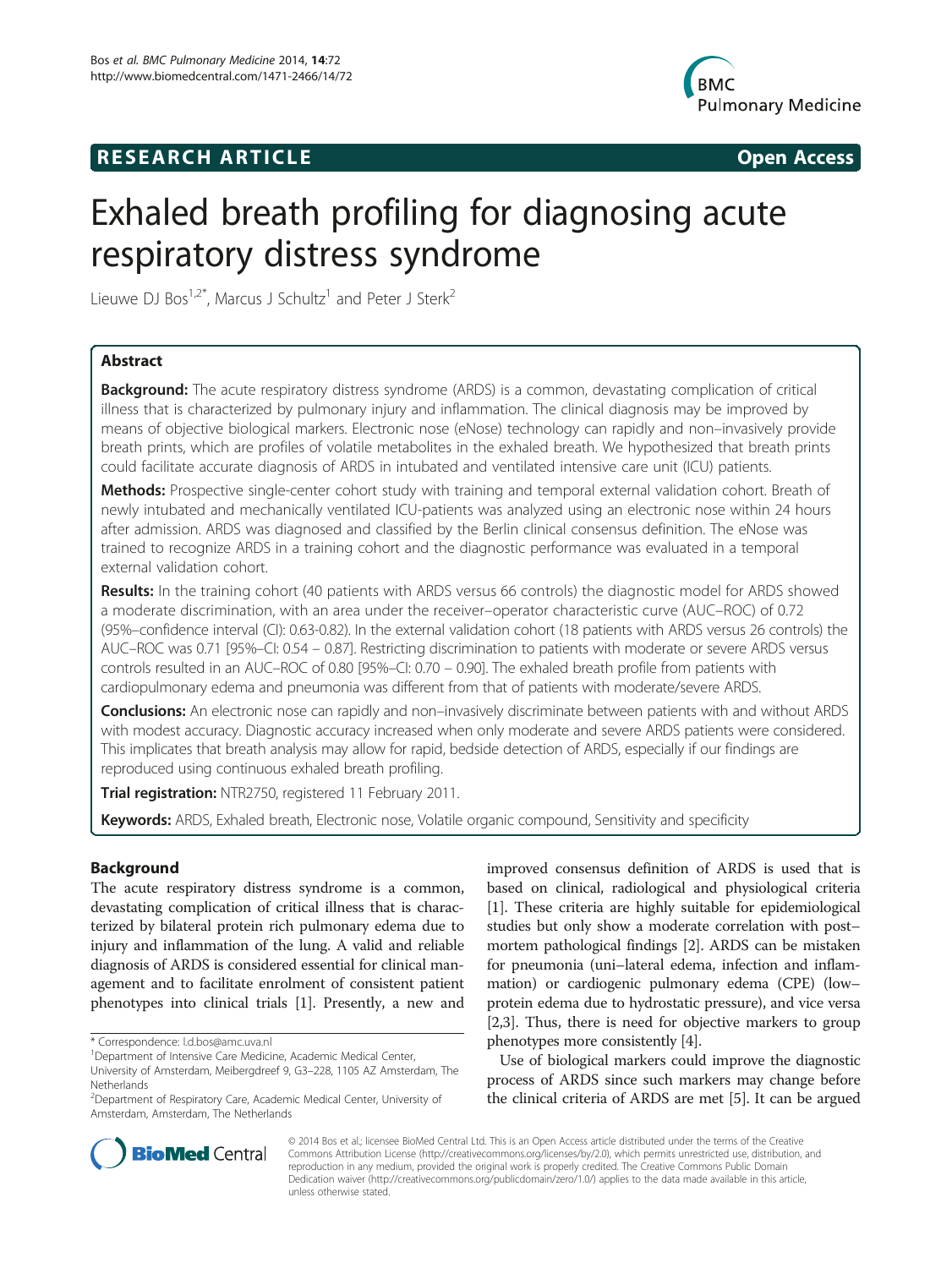that biological markers from lung tissue contain more relevant biochemical information for ARDS diagnosis than plasma markers [\[6-9](#page-7-0)]. Exhaled breath contains hundreds of volatile organic compounds (VOCs) that are produced with diverse infectious and inflammatory processes, both in the lung and elsewhere in the body [\[10-15](#page-7-0)]. Previous studies of biological markers in the breath of critically ill patients focussed on exhaled breath condensate [[16](#page-7-0)-[20](#page-7-0)]. However, direct analysis of volatile metabolites in the gas phase is also available now [\[21,22](#page-7-0)]. This has many advantages, as samples do not require extensive pre–processing, analysis is rapid and may be performed continuously using novel technologies [\[23\]](#page-7-0).

We hypothesized that VOCs could be used to accurately diagnose and classify ARDS in intubated and ventilated intensive care unit (ICU) patients. The secondary objectives were to investigate the influence of ARDS severity and the underlying causal factor (i.e., pulmonary or non–pulmonary) on diagnostic accuracy. Thirdly, we aimed to investigate the classification of uncomplicated pneumonia and CPE by exhaled breath analysis. Here we focus on exhaled breath profiling (so–called 'breath prints') using a electronic Nose (eNose) technology that relies on cross-reactive sensors, meaning that each sensor is responsive to a variety of VOCs [\[24,25](#page-7-0)].

# Methods

# Design, subjects and settings

This was a prospective single centre cohort study. All patients admitted to the ICU, with the exception of cardiopulmonary surgery patients, were screened. The only inclusion criterion was mechanical ventilation within the first 24 hours of ICU-admission. Exclusion criteria were (1) previous ICU admission or mechanical ventilation, (2) logistic problems or (3) explicit objection to research by the family.

# Ethical approval and informed consent

The institutional review board of the Academic Medical Center, Amsterdam, The Netherlands, decided that the study did not fulfil all criteria for medical research as stated in the Dutch 'law on medical research' because of the non-invasiveness and absence of burden of examining exhaled air (IRB: 10.17.0729). It was judged that exhaled breath could be analyzed without informed consent of the patient. This trial was registered at the Dutch Trial Register ([NTR2750\)](http://www.trialregistry.nl/NTR2750).

#### Training and validation cohort

The present study strictly adhered to the 25 required items of STARD–guidelines on the investigation of diagnostic accuracy (Additional file [1:](#page-6-0) Table S1) [[26](#page-7-0)]. During three inclusion periods of  $\sim$  3 months, between January 2011 and February 2012, newly admitted ICU–patients were screened during weekdays. Patients included in the first 2 periods were used in the training cohort; patients included in the last period served as a temporal external validation cohort [\[27\]](#page-7-0).

## Sample size calculation

Based on a pilot study the estimated sensitivity of exhaled breath profiling for discriminating the two extremes, definite ARDS and definite control patients, was 96.5% [[28](#page-7-0)]. Assuming a prevalence of 50%, an alpha of 0.05 and a 95% confidence interval, the predicted sample size was 104 for the training cohort [[29\]](#page-7-0). A validation cohort half the size of the training cohort was included, according to recommendations on design and analysis of metabolomics studies [[30\]](#page-7-0).

### Clinical diagnosis of ARDS

A team of trained clinical research fellows prospectively scored the presence of ARDS [[31\]](#page-7-0), which was later re– evaluated according to the new Berlin definition that included the separation in mild, moderate and severe ARDS [\[1](#page-7-0)]. Importantly, the assessors were always blind for the eNose signal. All observers were trained on several occasions before the start of the study. All assessors had attended meetings in which clinical case vignettes were discussed and had at least 6 months of work experience [\[32](#page-7-0)].

# Competing diagnoses

The diagnosis of community– or hospital–acquired pneumonia consisted of adapted Center for Disease Control– criteria and a post–hoc likelihood of infection was scored (none, possible, probable or proven; see Additional file [1](#page-6-0): Table S2) [\[32,33\]](#page-7-0). In contrast to ARDS, the diagnosis of CPE required that the findings (acute onset, bilateral infiltrates and PaO2/FiO2 ratio < 300) were fully explained by cardiac dysfunction based on echocardiography [[1](#page-7-0)].

# Exhaled breath profiling

Existing methodology [\[21\]](#page-7-0) was adapted for the specific situation of breath collection in intubated and ventilated ICU– patients, as reported previously (Figure [1,](#page-2-0) upper part) [\[34](#page-7-0)]. A co–axial tubing system was connected (Universal F2 breathing circuit, Medical product service GmbH, Braunfis, Germany) to a mechanical ventilator (Galileo ventilator, Hamilton, Bonaduz, Switzerland or Servo ventilator, Maquet, Rastatt, Germany) and a heat–moist exchanger (HME, Medisize, Hillegom, the Netherlands) was placed at the end as part of routine practice. A T–piece connector (T–piece; 22 M/22 F with swivel, Medisize, Hillegom, the Netherlands) was placed between the HME and the swivel (Catheter mount, Medisize, Hillegom, the Netherlands). The swivel was connected to the endotracheal tube (Ruschelit safety clear plus, Teleflex medical, Athlone, Ireland). To produce a side–stream flow, the T–piece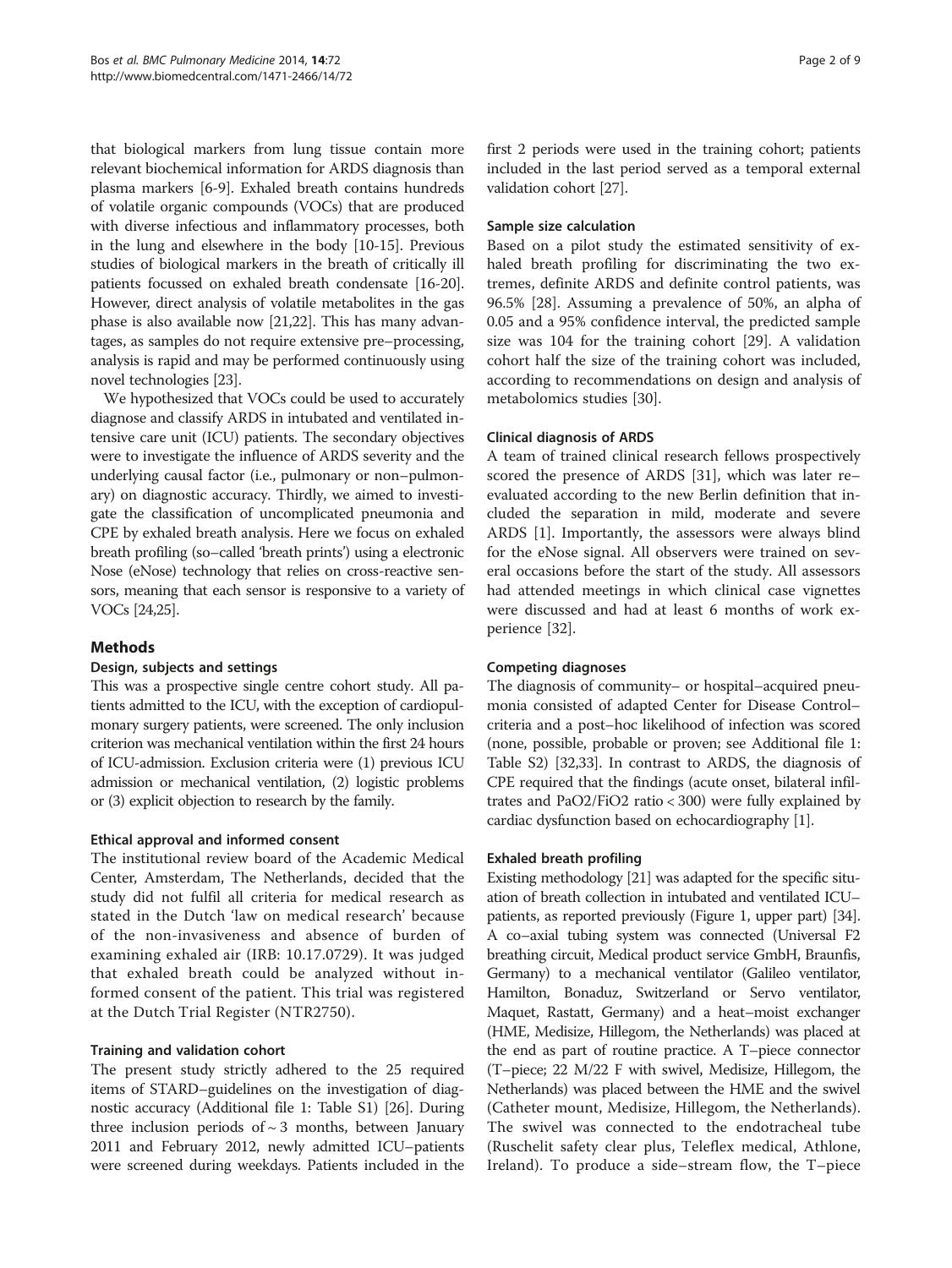<span id="page-2-0"></span>

was mounted with 50 cm bubbling tube (Bubble tubing PHS3/30G 3×5mm 30 m, Medisize, Vantaa, Finland), which was locked with a three–way stop–cock before insertion into the ventilatory circuit. Exhaled breath was collected (approximately 50 ml/min for 1 minute) and led to a portable eNose, the Cyranose 320 (Smith Detections, Pasadena, CA), containing a nano–composite sensor array with 32 polymer sensors. These sensors swell as volatile organic compounds diffuse into the polymer thereby causing a change in the electrical resistance. The relative change in electrical resistance is saved onto an onboard memory and can later be copied to an offline database. A baseline measurement was performed for 30 seconds through a VOC–filter type A1 (North Safety, Middelburg, the Netherlands). Thereafter, exhaled air was collected and analyzed on line for 60 seconds, using two separate Cyranose eNoses. This procedure was repeated. Data from every initial measurement was disregarded in the analysis because of deviant raw data, as recommended by the manufacturer [[21](#page-7-0)]. The index test and reference test were always performed on the same

day, within 24 hours after admission and were blinded for each other.

#### Sensor drift over time

We determined sensor drift over time [\[35\]](#page-7-0). Per inclusion period, this shift was assumed to be linear. Sensor data was corrected for drift over time, per period, by transformation into standardized residuals by linear regression. This is similar to multiplicative correction, but without the usage of a chemical standard [\[36\]](#page-8-0).

#### Group allocation

ARDS patients were classified as cases and used to train and validate a diagnostic algorithm. Control patients did not fulfil the criteria for ARDS, but could have infiltrates on chest radiography or oxygenation problems, and had no or a low likelihood of having pneumonia or CPE (e.g. a patients with interstitial lung disease could be in the control group). The trained algorithm was used to predict the probability of group membership in the patients with competing diagnoses (pneumonia and CPE).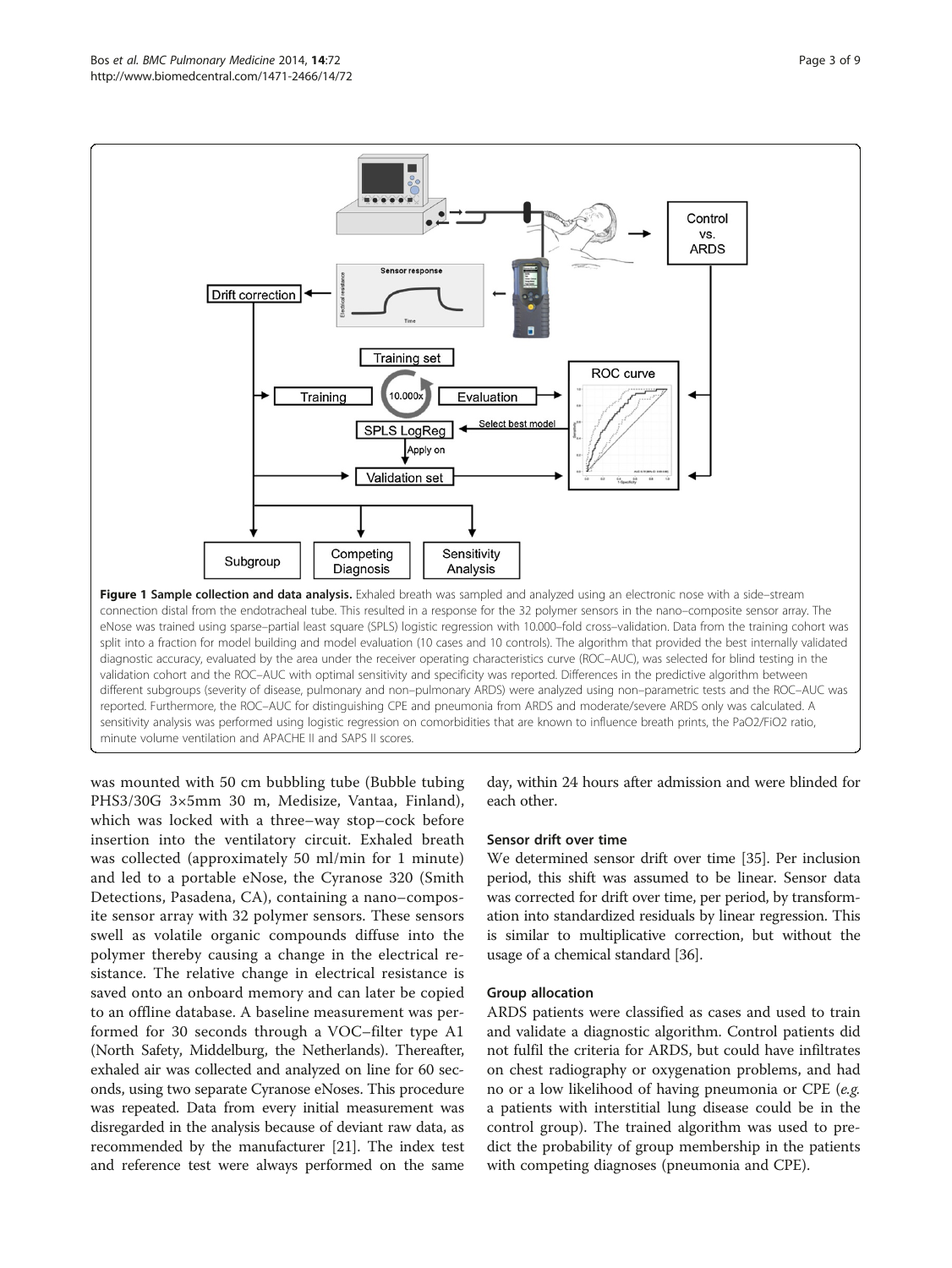#### Statistical analysis

Differences between the groups were compared using the Mann–Whitney U or Kruskal–Wallis test for continuous variables and chi–square for categorical variables. Data was summarized using the median and 25–75<sup>th</sup> percentile for continuous variables and with count and percentage for categorical variables. All analyses were performed in R statistics using the R–studio interface [\[37\]](#page-8-0). P–values below 0.05 were considered significant.

The eNose was trained using sparse–partial least square (SPLS) logistic regression with 10.000–fold cross–validation. SPLS analysis is a form of regression that can select predictive variables and limit false discovery in situations were large number of independent variables are investigated in low numbers of individuals [\[38\]](#page-8-0). Data from the training cohort was split into a fraction for model building and model evaluation (10 cases and 10 controls). The algorithm that provided the best, robust internally validated diagnostic accuracy, evaluated by the area under the receiver operating characteristics curve (ROC-AUC), was selected for blind testing in the validation cohort and the ROC-AUC with optimal sensitivity and specificity was reported. The process of temporal external validation is required to assess the actual diagnostic accuracy of the eNose for ARDS [\[30\]](#page-7-0). To check for over–fitting of the algorithm, the previous steps were 1000 times repeated with permutated group allocation.

Differences in the predictive algorithm between different subgroups (severity of disease, pulmonary and non–pulmonary ARDS) were analyzed using non–parametric tests and the ROC-AUC was reported. Furthermore, the ROC-AUC for distinguishing CPE and pneumonia from ARDS and moderate/severe ARDS only was calculated. A sensitivity analysis was performed using logistic regression on comorbidities that are known to influence breath prints (chronic pulmonary disease and cancer, see Table [1\)](#page-4-0), the PaO2/FiO2 ratio, minute volume ventilation and measures of severity of disease (Acute Physiology and Chronic Health Evaluation (APACHE) II and Simplified Acute Physiology Score (SAPS) II).

#### Results

#### Subjects

Six hundred twenty–one patients were screened, of whom 274 were not eligible and 120 met exclusion criteria (see Figure [2\)](#page-5-0). Thus, 207 patients were included. Exhaled breath profiles were not obtained because of technical problems in 27 patients, leaving 180 patients for analysis. No adverse events were reported during or shortly after breath collection. Fifty–eight (32%) patients fulfilled the definition for ARDS [\[1\]](#page-7-0), 35 patients were classified as having mild ARDS, and 22 and 1 patient as moderate and severe ARDS, respectively. 92 (51%) patients did not fulfil the definition for ARDS; these patients served as control patients. Competing diagnoses were pneumonia (11 patients) and CPE (19 patients). None of the control patients progressed towards ARDS during the first three days of ICU–admission. Table [1](#page-4-0) shows baseline characteristics and respiratory parameters.

#### Sensor drift

The sensor signal of the eNoses demonstrated drift over the three periods and within the second period (Additional file [1:](#page-6-0) Figure S1A). After transformation into standardized residuals by linear regression, these trends disappeared (Additional file [1:](#page-6-0) Figure S1B).

#### Training and internal validation

SPLS logistic regression resulted in the selection of 7 sensors (sensors 4, 8, 9, 11, 16, 28 and 30), the regression coefficients of which can be found in Additional file [1:](#page-6-0) Table S3. The AUC–ROC for ARDS in the model development cohort was 0.73 (95%–confidence interval (CI): 0.62 – 0.84). Internal validation gave an AUC–ROC for ARDS of 0.71 (CI: 0.47 – 0.95). The diagnostic accuracy for the complete training cohort can be found in Table [2,](#page-5-0) together with the optimal sensitivity and specificity.

#### Temporal external validation

The eNose provided an ROC-AUC of 0.71 (CI: 0.54-0.87) in the temporal external validation cohort (Table [2\)](#page-5-0). 27 of the 1000 random permutation tests resulted in a higher AUC-ROC, which means that chances of false discovery are 2.7%. A similar diagnostic accuracy was obtained with external validation using another eNose of the same manufacturer (AUC–ROC of 0.73 (CI: 0.58 – 0.90)).

#### Subgroup analyses

The predicted probability of group membership by the eNose (result of logistic regression) was significantly different between moderate/severe ARDS, and mild ARDS  $(0.45 \text{ vs. } 0.36, P = 0.01)$ . The discrimination between moderate or severe ARDS and controls resulted in an AUC– ROC of 0.80 (CI: 0.70-0.90) with an optimal sensitivity of 91% and a specificity of 62%.

The predicted probability of group membership was not different between patients with a pulmonary (pneumonia, aspiration, etc.) and a non–pulmonary cause (sepsis, pancreatitis, etc.) for ARDS (0.41 vs. 0.38,  $P = 0.82$ ).

#### Competing diagnoses

The eNose signal was different between patients with pneumonia and patients with CPE from patients with ARDS, but with borderline significance levels ( $P = 0.05$  and  $P = 0.05$  vs. ARDS, respectively). Statistical significance and discrimination increased when patients with CPE and pneumonia were compared to patients with moderate/severe ARDS ( $P = 0.003$  and  $P = 0.01$ ; Table [2\)](#page-5-0).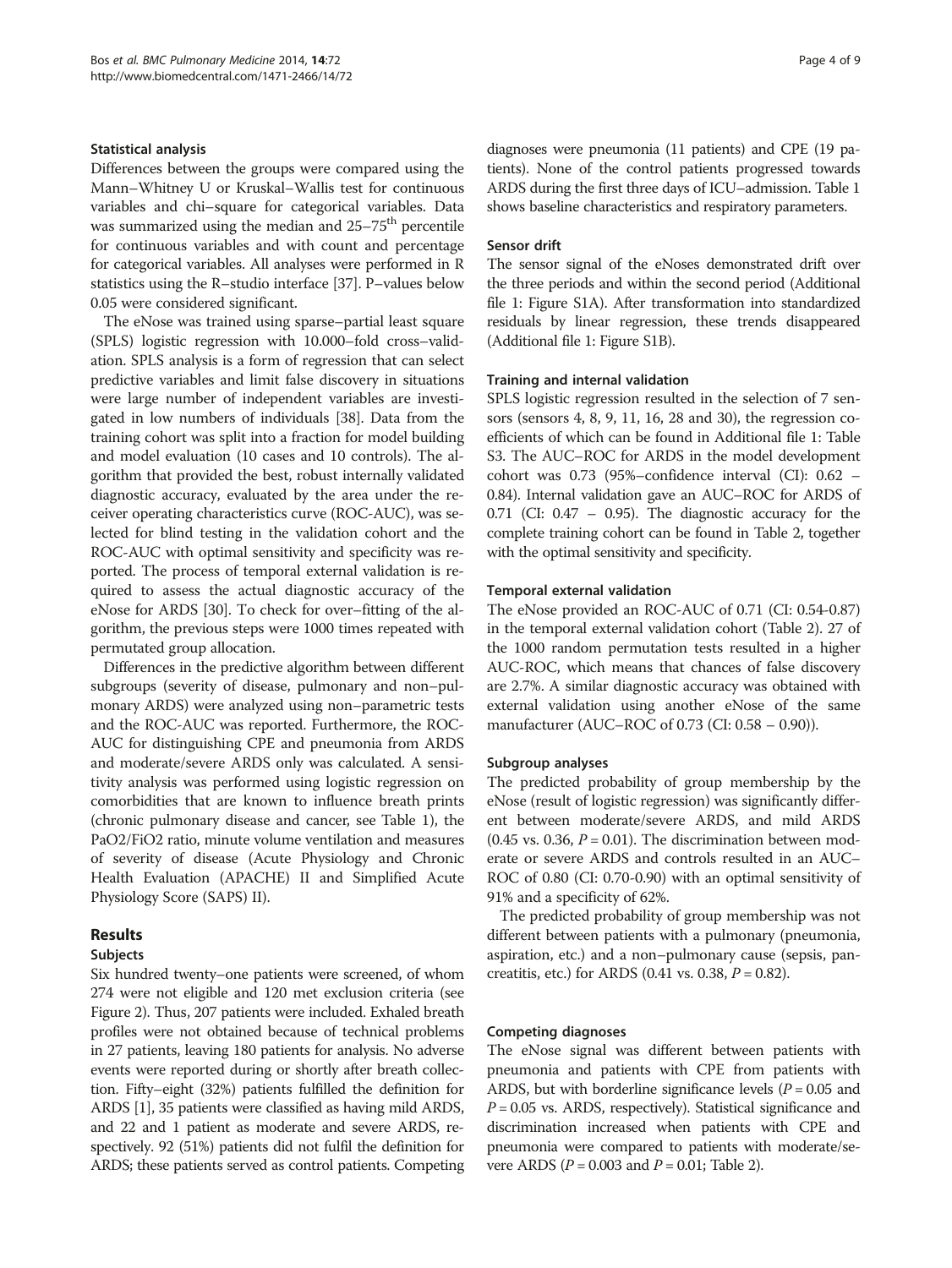<span id="page-4-0"></span>

| Table 1 Patient and physiological characteristics of included patients |  |  |  |
|------------------------------------------------------------------------|--|--|--|
|------------------------------------------------------------------------|--|--|--|

|                                    |                      | Control $(n = 92)$ | ARDS $(n = 58)$    | Pneumonia (11)      | CPE (19)         | P-value |
|------------------------------------|----------------------|--------------------|--------------------|---------------------|------------------|---------|
| Age                                | (years)              | 64 (50-75)         | 57 (54-78)         | 56 (49-62)          | 71 (63-79)       | 0.106   |
| Male                               | (yes)                | 51 (55)            | 30(52)             | 8(89)               | 11(73)           | 0.327   |
| APACHE II                          |                      | $20(15-26)$        | 23 (19-29)         | $20(16-24)$         | $23(20-28)$      | 0.013   |
| SAPS II                            |                      | 48 (37-60)         | $55(43-67)$        | 49 (37-55)          | $57(46-63)$      | 0.013   |
| Admission type                     | Medical              | 56 (62)            | 41 (72)            | 7(64)               | 16 (89)          | 0.373   |
|                                    | Elective surgery     | 5(6)               | 2(4)               | 0(0)                | 0(0)             |         |
|                                    | Emergency surgery    | 29 (32)            | 14(25)             | 2(11)               | 4(36)            |         |
| Comorbidities                      | Asthma               | 1(1)               | 0(0)               | 0(0)                | 1(5)             | 0.606   |
|                                    | COPD                 | 8(9)               | 6(10)              | 0(0)                | 0(0)             | 0.773   |
|                                    | Other respiratory    | 5(5)               | 2(3)               | 1(9)                | 1(5)             | 0.290   |
|                                    | Malignancy           | 7(7)               | 13(22)             | 1(9)                | 1(5)             | 0.090   |
|                                    | <b>DM</b>            | 10(11)             | 10(17)             | 0(0)                | 3(16)            | 0.682   |
| Pmax                               | (cmH <sub>2</sub> O) | $16(11-20)$        | $21(15-30)$        | $16(15-24)$         | 24 (19-29)       | < 0.001 |
| PEEP                               | (cmH <sub>2</sub> O) | $5(5-6)$           | $8(5-10)$          | $5(5-8.5)$          | $8(5-10)$        | < 0.001 |
| Tidal volume                       | (ml)                 | 456 (393-545)      | 426 (380-494)      | 482 (451-579)       | 410 (373-506)    | 0.345   |
| Minute volume                      | $\frac{1}{min}$      | $8.5(7.4-9.1)$     | $11.0(9.1 - 13.3)$ | $11.3(9.8-12.6)$    | $9.6(7.9-12.1)$  | < 0.001 |
| PaCO <sub>2</sub>                  | (kPa)                | $5.1(4.6-5.7)$     | $5.4(4.6-5.9)$     | $4.7(4.1 - 5.6)$    | $4.8(4.6 - 5.6)$ | 0.452   |
| PaO <sub>2</sub> /FiO <sub>2</sub> | $(mmHq/\%)$          | 311 (234-398)      | 212 (165-257)      | 304 (241-447)       | 242 (176-264)    | < 0.001 |
| Leucocytes                         | 109/ml               | 12.9 (10.2-18.2)   | 13.4 (8.7-19.4)    | $14.1(13.6 - 15.1)$ | 18.0 (16.0-18.9) | 0.053   |
| CRP                                | mq/ml                | $65(21-129)$       | 144 (74-237)       | 135 (62-177)        | 66 (18-110)      | 0.002   |
| <b>ICU Mortality</b>               |                      | 16(18)             | 20(35)             | 0(0)                | 6(33)            | 0.023   |

Continuous variables are expressed as median (25<sup>th</sup> to 75<sup>th</sup> percentile). Categorical variables are expressed as number (percentage). Differences between groups are tested using Kruskal-Wallis one way analysis of variance or Chi–square test (with Yates' correction if necessary) and P–values are reported. APACHE II: Acute Physiology and Chronic Health Evaluation II; ARDS: acute respiratory distress syndrome; CPE: cardiogenic pulmonary edema; PEEP: Positive end–expiratory pressure; Pmax: maximal inspiratory pressure; SAPS: Simplified Acute Physiology Score.

#### Sensitivity analysis

The influence of co–variates on the association between exhaled breath and ARDS was assessed by comparing the log odds–ratio of the signal derived from the eNose (4.9 (CI: 2.5 - 7.6)) for ARDS in an unadjusted logistic regression model to the log odds-ratio found in a logistic regression model adjusted for the co–variate (Table [3](#page-6-0)).

# **Discussion**

This study with a commercially available eNose suggests that breath analysis might be used to identify patients with ARDS if the eNose technology would mature towards this application with increased diagnostic accuracy and sensor stability. The diagnostic accuracy was good for moderate/ severe ARDS. These findings were confirmed by temporal external validation. Notably, the exhaled breath profile from patients with CPE and pneumonia was well distinguished from that of patients with moderate/severe ARDS. These data support the suggestion that eNose assessment may qualify as a candidate test for future non-invasive diagnostic approaches of ARDS.

This is the first study to look at the diagnostic accuracy of an eNose for the diagnosis of ARDS. Earlier studies focussed on biological makers in broncho–alveolar lavage fluid or exhaled breath condensate [[12,20](#page-7-0)[,39-42\]](#page-8-0). These sampling methods are time–consuming and sample analysis is not available in the intensive care unit. A pioneer paper by Schubert et al. reported on gas-chromatography and mass–spectrometry of the exhaled breath in ARDS patients, thereby detecting specific compounds in the breath [[13](#page-7-0)]. The concentration isoprene was reported to be significantly lower in the breath of ARDS patients; however, neither sensitivity nor specificity was given. The present data extend those results by providing the diagnostic accuracy of exhaled breath profiling.

The reported AUC-ROC of 0.71 provides moderate accuracy and is lower than previously found accuracies using the same type of eNose, when discriminating between other pulmonary diseases. For example, the externally validated diagnostic accuracy was 0.95 when discriminating between asthma and COPD [[43](#page-8-0)]. Several explanations can be given. First, alterations of exhaled VOC patterns may not always occur during ARDS or do also occur in ICU patients without ARDS. Second, the index–test may not be sufficiently accurate, as may be suggested by sensors drift, even though we carefully dealt with that. Finally, the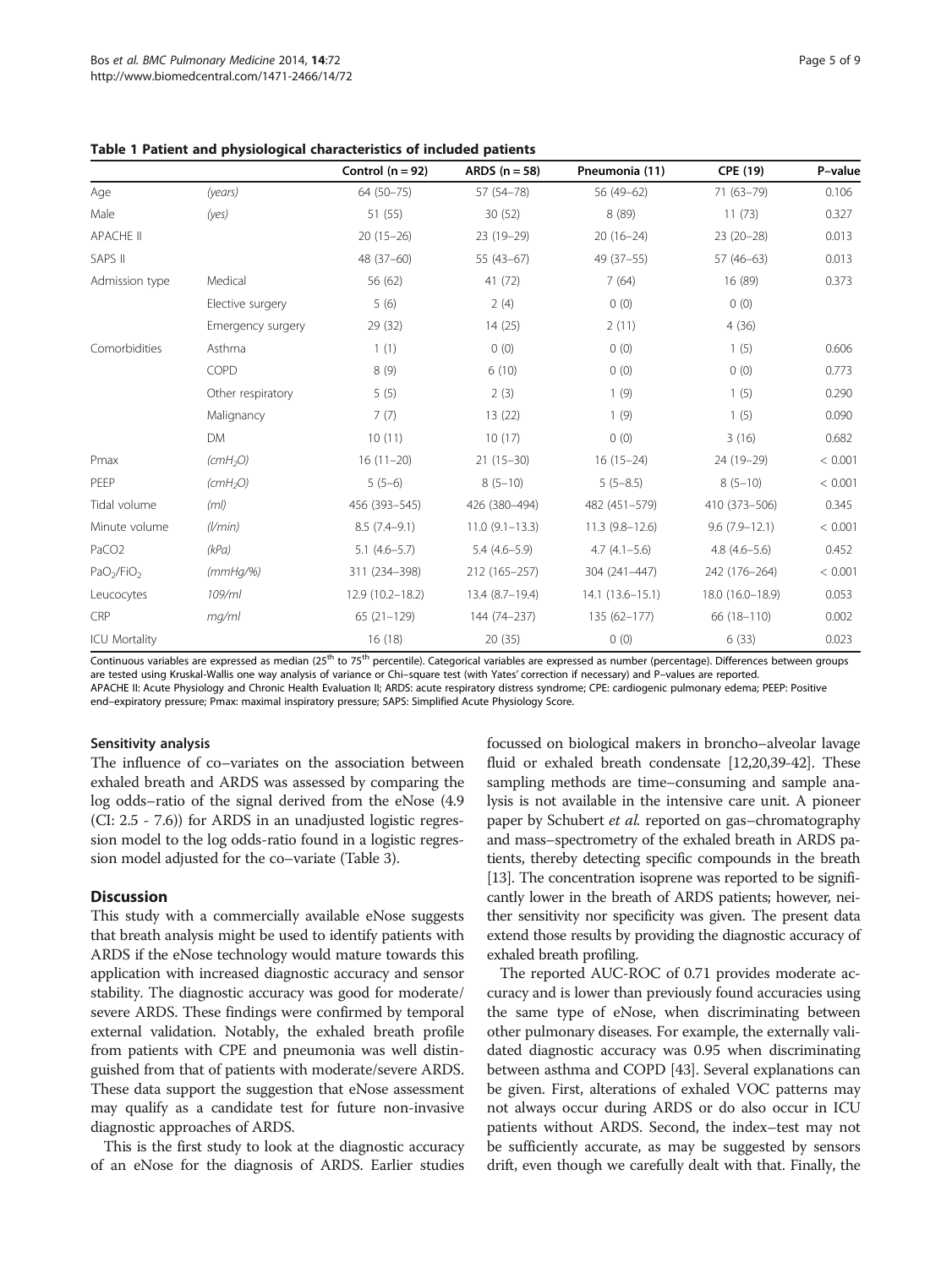<span id="page-5-0"></span>

reference–test may not be perfect, which is not uncommon in diagnostic research [\[44\]](#page-8-0).

The gold–standard is an inherent problem in current diagnostic research of ARDS. Indeed, the new ARDS definition was found to be 89% sensitive but only 63% specific for diffuse alveolar damage, the histological hallmark of ARDS [\[2](#page-7-0)[,45,46\]](#page-8-0). This discordance was most profound in patients with mild ARDS. In the present study, we were not able to obtain the histo–pathological gold standard for ARDS. In general, lack of a gold–standard attributes to a lower observed diagnostic accuracy [[44](#page-8-0)]. In our study, we

|  |  |  | Table 2 Diagnostic accuracy of electronic nose analysis |  |  |
|--|--|--|---------------------------------------------------------|--|--|
|--|--|--|---------------------------------------------------------|--|--|

found an increasing likelihood for correct classification with increasing severity of ARDS. Furthermore, there was no difference in discrimination between patients with a pulmonary and a non–pulmonary causal factor for ARDS. These findings are in line with the hypothesis of an imperfect reference standard and indirectly support the validity of exhaled breath analysis for the diagnosis of ARDS.

Patients with ARDS were discriminated from patients pneumonia and CPE with modest accuracy. However, differentiation between these disease states is regarded as one of the major clinical challenges in this patient population and in this scenario the eNose does not seem to provide answers. Diagnostic accuracy did increase when only patients with moderate/severe ARDS were regarded as cases, but was still moderate. Interestingly, the discrimination between moderate/severe ARDS and controls was profoundly sensitive whilst comparison to pneumonia was mostly specific. Thus ARDS can be excluded with confidence when compared to control subjects while it can't be when compared to pneumonia patients. Possibly, some patients in the pneumonia group actually had ARDS but chest x-ray was too insensitive to detect the bilateral infiltrates. Alternatively, some patients with ARDS also had pneumonia and the differences in exhaled VOCs was just too small to separate these phenotypes adequately.

One of the strengths of this paper is the assessment of the external validity of the diagnostic algorithm. External validation is strongly recommended to limit false–discovery and over–fitting of diagnostic models [\[30\]](#page-7-0). Other strong points of this study may be represented by the recruitment of a relatively large number of patients, completely independent assessment of both index (exhaled breath analysis) and reference–test (ARDS diagnosis) and pre–defined subgroup analyses. Although the use of two ARDS definitions may seem a possible limitation we feel that we handled this carefully as all analyses were performed with the Berlin definition, which is more clearly defined with regards to disease severity and radiological criteria.

| Cohort<br>Comparison        |                                    | <b>ROC-AUC</b>         | <b>Specificity</b> | Sensitivity |
|-----------------------------|------------------------------------|------------------------|--------------------|-------------|
| Training                    | ARDS vs. Control                   | $0.72$ (0.63-0.82)     | 42%                | 95%         |
| External validation         | ARDS vs. Control                   | $0.71(0.54-0.87)$      | 50%                | 89%         |
| In-set: subgroup analysis   | Moderate/severe ARDS vs. Control   | $0.80(0.70-0.90)$      | 62%                | 91%         |
|                             | Mild ARDS vs. Control              | $0.67$ $(0.56 - 0.77)$ | 44%                | 89%         |
|                             | Moderate/severe ARDS vs. Mild ARDS | $0.69(0.55 - 0.83)$    | 46%                | 91%         |
|                             | Pulmonary vs. non-pulmonary ARDS   | $0.52$ (0.37-0.67)     | 74%                | 40%         |
| In-set: competing diagnoses | CPE vs. ARDS                       | $0.65(0.51-0.79)$      | 58%                | 74%         |
|                             | Pneumonia vs. ARDS                 | $0.69(0.49 - 0.88)$    | 83%                | 64%         |
|                             | CPF vs. Moderate/severe ARDS       | $0.76(0.61-0.92)$      | 74%                | 74%         |
|                             | Pneumonia vs. Moderate/severe ARDS | $0.76(0.57-0.95)$      | 91%                | 64%         |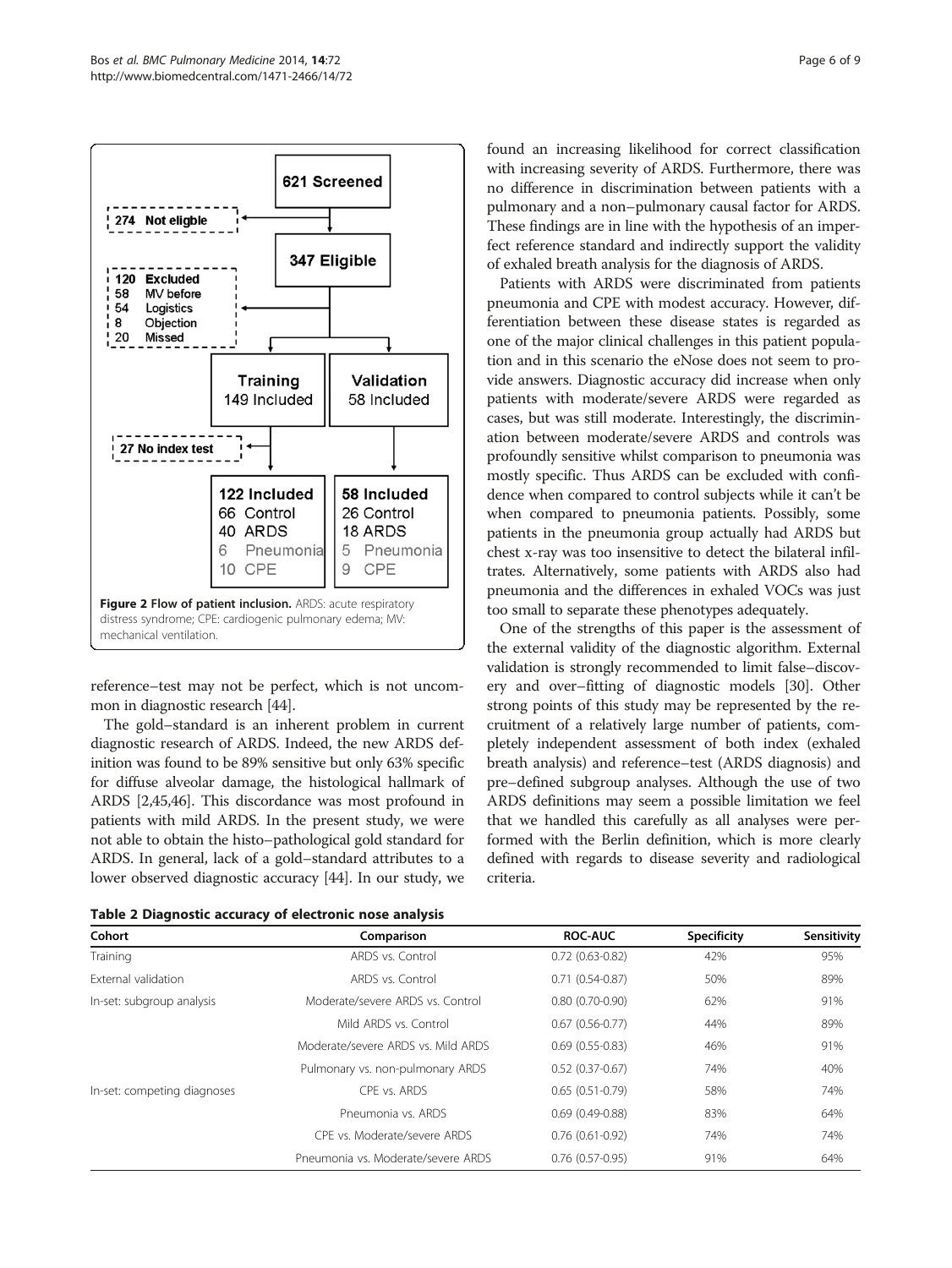<span id="page-6-0"></span>Table 3 Sensitivity analysis for potential confounders

| Model                        | Log odds-ratio | P-value for eNose signal |
|------------------------------|----------------|--------------------------|
| eNose unadjusted             | $4.9(2.5-7.6)$ | 0.0001                   |
| eNose + comorbidities        | 4.9            | 0.0001                   |
| $e$ Nose + Pa $O$ 2/Fi $O$ 2 | 3.6            | 0.0089                   |
| eNose + minute volume        | 4.9            | 0.0002                   |
| eNose + APACHE II            | 5.8            | 0.0002                   |
| eNose + SAPSII               | 57             | 0.0002                   |

The implicit limitation of this study is that the VOCs altered in ARDS were not identified. This would require the use of gas–chromatography and mass–spectrometry (GC–MS), currently the best method for VOC–detection [\[47](#page-8-0)]. This is certainly required for understanding of the underlying pathophysiological pathways leading to altered VOC concentrations in the exhaled breath. VOC– identification was beyond the objective of the present study, because we aimed to establish diagnostic accuracy in the clinical setting. To that end, we performed sensitivity and specificity analysis based on composite VOC–signals, thereby taking maximal benefit of the multiple (as yet unknown) biomarkers involved. Therefore, eNose technology is adequate for testing hypotheses on diagnostic accuracy [[25](#page-7-0)]. Diagnosis by eNose is rapid, cheap and easy to perform and therefore closer to clinical applicability than most other methods for exhaled breath analysis available at this moment.

Second, we cannot exclude that patient–related factors such as ventilation strategies, therapy, comorbidities and exposure to metabolic active compounds are (partly) responsible for the altered exhaled breath signal. However, sensitivity analyses showed that ventilator settings such as minute volume ventilation and comorbidity are probably not responsible for the found signal. It is difficult, if not impossible, to control for all confounders in an observational study but this can be accomplished in pre–clinical experiments. Importantly, lipopolysacharide–induced lung injury was found to induce changes in exhaled breath profiles in three separate experimental rat models [\[11,](#page-7-0)[48](#page-8-0)]. It may very well be that a similar signal was detected in the present study, using a different analytical technique.

The prevalence of ARDS was high in the studied patient cohort, and higher than in most previous cohort studies. Several factors could serve as an explanation for this discrepancy. First, included patients were severely ill, as suggested by the high disease severity scores and the high mortality. Second, different from other cohorts of critically ill patients, we excluded patients after cardiopulmonary surgery. Finally, ARDS was assessed prospectively by a team of trained research fellows. Prospective assessment may identify patients that could have been missed retrospectively.

In this study, we used SPLS logistic regression analysis for model development. This algorithm can be used for variable selection in high dimensional datasets with low numbers of patients, while maintaining external validity and limiting false discovery [\[38\]](#page-8-0). Another advantage of SPLS is that the produced model is relatively simple to interpret. Some sensors were found to be predictive of ARDS when the sensor result was lower compared to control, as indicated by a negative coefficient in the model (Table [2](#page-5-0)). This is probably due to lower breath concentrations of VOCs with affinity to these sensors. Following GC–MS driven research, we can hypothesize that isoprene can be one of these VOCs [[13](#page-7-0)]. Interestingly, not all coefficients were negative: apparently three sensors are affinitive for VOCs that increase in concentration. Combined, these findings provide evidence that ARDS is associated with both up–regulation and down–regulation of volatile metabolites.

This paper describes exhaled breath analysis as a diagnostic tool for ARDS. However, several steps need to be taken before exhaled breath analysis can be implemented into clinical practice. Primarily, we need a list of potential ARDS–biomarkers in exhaled air obtained from controlled pre–clinical models, thereby excluding confounders as medication, comorbidities and ventilatory strategies. Second, the accuracy of sensors needs to be increased as the tested commercially available technology proved insufficient: sensor sensitivity and specificity for VOCs can be modified targeting potential biomarkers. Drift should be minimized and sensor-arrays should provide interchangeable results to allow for application in large clinical trials. Continuous exhaled breath analysis would allow for monitoring. Finally, the lack of a gold standard cannot be solved easily. In the long run, a move from the diagnostic accuracy paradigm towards a test validation paradigm might be justified [[44](#page-8-0)]. This would allow for the comparison of added value of several index–tests, including exhaled breath analysis, in clinical decision–making.

#### Conclusions

We found that an electronic nose can rapidly and non–invasively discriminate between patients with and without ARDS with modest accuracy. The diagnostic model was both externally validated and reproducible. Diagnostic accuracy increased when only moderate and severe ARDS patients were considered. The exhaled breath profile from patients with CPE and pneumonia was different from that of patients with moderate/severe ARDS.

# Additional file

[Additional file 1:](http://www.biomedcentral.com/content/supplementary/1471-2466-14-72-S1.doc) Exhaled Breath Profiling for Diagnosing ARDS in Intubated and Ventilated ICU–Patients.

#### Competing interests

The authors declare that they have no competing interests.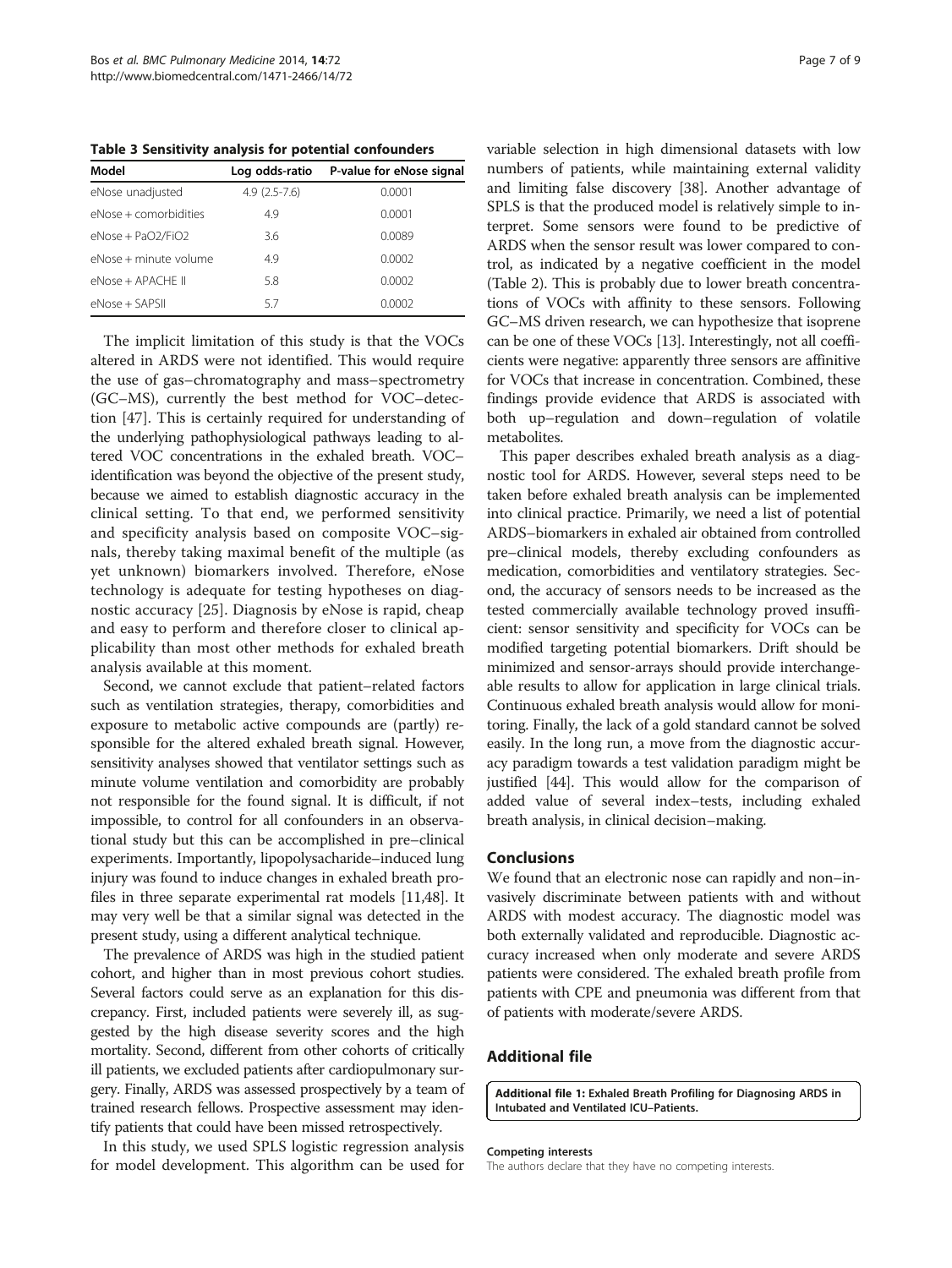#### <span id="page-7-0"></span>Authors' contributions

LDJB participated in the design of the study, collected and analyzed the data and drafted the manuscript. MJS participated in the design of the study, supervised the data analysis and revised the manuscript. PJS conceived the study, participated in its design and revised the manuscript. All authors approved the final version of the manuscript.

#### Acknowledgements

LDJB had full access to all of the data in the study and takes responsibility for the integrity of the data and the accuracy of the data analysis. LDJB is supported by a research grant (PhD Scholarship) of the Academic Medical Center [\(https://www.](https://www.amc.nl/web/Onderwijs/PhD/AMC-Scholarships/AMC-Scholarschip-winners.htm) [amc.nl/web/Onderwijs/PhD/AMC-Scholarships/AMC-Scholarschip-winners.htm](https://www.amc.nl/web/Onderwijs/PhD/AMC-Scholarships/AMC-Scholarschip-winners.htm)), by an unrestricted research grant from Philips Research and by the ESICM Young Investigator Award (<http://www.esicm.org/research/eccrn/awards-winners>). None of the funders had a role in design and conduct of the study; collection, management, analysis, and interpretation of the data; and preparation, review, or approval of the manuscript.

#### Received: 16 December 2013 Accepted: 9 April 2014 Published: 26 April 2014

#### References

- 1. Ards Definition Task Force T: Acute respiratory distress syndrome: The berlin definition. JAMA 2012, 307:2526–2533.
- 2. Thille AW, Esteban A, Fernández-Segoviano P, Rodriguez J-M, Aramburu J-A, Peñuelas O, Cortés-Puch I, Cardinal-Fernández P, Lorente JA, Frutos-Vivar F: Comparison of the Berlin definition for acute respiratory distress syndrome with autopsy. Am J Respir Crit Care Med 2013, 187:761-767.
- 3. Ferguson N, Meade M, Hallett D, Stewart T: High values of the pulmonary artery wedge pressure in patients with acute lung injury and acute respiratory distress syndrome. Intensive Care Med 2002, 28:1073–1077.
- 4. Thompson BT, Matthay MA: The Berlin definition of ARDS versus pathological evidence of diffuse alveolar damage. Am J Respir Crit Care Med 2013, 187:675–677.
- 5. Agrawal A, Matthay MA, Kangelaris KN, Stein J, Chu JC, Imp BM, Cortez A, Abbott J, Liu KD, Calfee CS: Plasma angiopoietin-2 predicts the onset of acute lung injury in critically ill patients. Am J Respir Crit Care Med 2013, 187:736-742.
- Pugin J, Verghese G, Widmer MC, Matthay MA: The alveolar space is the site of intense inflammatory and profibrotic reactions in the early phase of acute respiratory distress syndrome. Crit Care Med 1999, 27:304–312.
- 7. Choi G, Wolthuis EK, Bresser P, Levi M, van der Poll T, Dzoljic M, Vroom MB, Schultz MJ: Mechanical ventilation with lower tidal volumes and positive end-expiratory pressure prevents alveolar coagulation in patients without lung injury. Anesthesiology 2006, 105:689–695.
- 8. Wolthuis EK, Choi G, Dessing MC, Bresser P, Lutter R, Dzoljic M, van der Poll T, Vroom MB, Hollmann M, Schultz MJ: Mechanical ventilation with lower tidal volumes and positive end-expiratory pressure prevents pulmonary inflammation in patients without preexisting lung injury. Anesthesiology 2008, 108:46–54.
- 9. Bos LDJ, Sterk PJ, Schultz MJ: Measuring metabolomics in acute lung injury: choosing the correct compartment? Am J Respir Crit Care Med 2012, 185:789.
- 10. van de Kant K, van der Sande L, Jobsis Q, van Schayck O, Dompeling E: Clinical use of exhaled volatile organic compounds in pulmonary diseases: a systematic review. Respir Res 2012, 13:117.
- 11. Bos LDJ, van Walree IC, Kolk AHJ, Janssen H-G, Sterk PJ, Schultz MJ: Alterations of exhaled breath metabolite-mixtures in two rat models of lipopolysaccharideinduced lung injury. J Appl Physiol 2013, 115(10):1487–1495.
- 12. Baldwin SR, Simon RH, Grum CM, Ketai LH, Boxer LA, Devall LJ: Oxidant activity in expired breath of patients with adult respiratory distress syndrome. Lancet 1986, 1:11-14.
- 13. Schubert JK, Muller WP, Benzing A, Geiger K: Application of a new method for analysis of exhaled gas in critically ill patients. Intensive Care Med 1998, 24:415–421.
- 14. Fens N, de Nijs SB, Peters S, Dekker T, Knobel HH, Vink TJ, Willard NP, Zwinderman AH, Krouwels FH, Janssen H-G, Lutter R, Sterk PJ: Exhaled air molecular profiling in relation to inflammatory subtype and activity in COPD. Eur Respir J 2011, 38:1301–1309.
- 15. Filipiak W, Sponring A, Bauer M, Filipiak A, Ager C, Wiesenhofer H, Nagl M, Troppmair J, Amann A: Molecular analysis of volatile metabolites released specifically by Staphylococcus aureus and Pseudomonas aeruginosa. BMC Microbiol 2012, 12:113.
- 16. Dellinger RP, Levy MM, Carlet JM, Bion J, Parker MM, Jaeschke R, Reinhart K, Angus DC, Brun-Buisson C, Beale R, Calandra T, Dhainaut JF, Gerlach H, Harvey M, Marini JJ, Marshall J, Ranieri M, Ramsay G, Sevransky J, Thompson BT, Townsend S, Vender JS, Zimmerman JL, Vincent JL, International Surviving Sepsis Campaign Guidelines Committee, American Association of Critical-Care Nurses, American College of Chest Physicians, American College of Emergency Physicians, Canadian Critical Care Society, European Society of Clinical Microbiology and Infectious Diseases, et al: Surviving Sepsis Campaign: international guidelines for management of severe sepsis and septic shock: 2008. Crit Care Med 2008, 36:296–327.
- 17. Roca O, Gomez-Olles S, Cruz MJ, Munoz X, Griffiths MJ, Masclans JR: Mechanical ventilation induces changes in exhaled breath condensate of patients without lung injury. Respir Med 2010, 104:822–828.
- 18. Roca O, Gomez-Olles S, Cruz MJ, Munoz X, Griffiths MJ, Masclans JR: Effects of salbutamol on exhaled breath condensate biomarkers in acute lung injury: prospective analysis. Crit Care 2008, 12:R72.
- 19. Gessner C, Dihazi H, Brettschneider S, Hammerschmidt S, Kuhn H, Eschrich K, Keller T, Engelmann L, Sack U, Wirtz H: Presence of cytokeratins in exhaled breath condensate of mechanical ventilated patients. Respir Med 2008, 102:299–306.
- 20. Carpenter CT, Price PV, Christman BW: Exhaled breath condensate isoprostanes are elevated in patients with acute lung injury or ARDS. Chest 1998, 114:1653–1659.
- 21. Fens N, Zwinderman AH, van der Schee MP, de Nijs SB, Dijkers E, Roldaan AC, Cheung D, Bel EH, Sterk PJ: Exhaled breath profiling enables discrimination of chronic obstructive pulmonary disease and asthma. Am J Respir Crit Care Med 2009, 180:1076–1082.
- 22. Schubert JK, Miekisch W, Geiger K, Noldge-Schomburg GF: Breath analysis in critically ill patients: potential and limitations. Expert Rev Mol Diagn 2004, 4:619–629.
- 23. Dolch ME, Frey L, Hornuss C, Schmoelz M, Praun N, Villinger J, Schelling G: Molecular breath-gas analysis by online mass spectrometry in mechanically ventilated patients: a new software-based method of CO2-controlled alveolar gas monitoring. J Breath Res 2008, 2:037010.
- 24. Röck F, Barsan N, Weimar U: Electronic nose: current status and future trends. Chem Rev 2008, 108:705–725.
- 25. Friedrich MJ: Scientists seek to sniff out diseases: electronic "noses" may someday be diagnostic tools. JAMA 2009, 301:585–586.
- 26. Bossuyt PM, Reitsma JB, Bruns DE, Gatsonis CA, Glasziou PP, Irwig LM, Lijmer JG, Moher D, Rennie D, de Vet HC: Towards complete and accurate reporting of studies of diagnostic accuracy: the STARD initiative. BMJ 2003, 326:41–44.
- 27. Moons KGM, Kengne AP, Grobbee DE, Royston P, Vergouwe Y, Altman DG, Woodward M: Risk prediction models: II. External validation, model updating, and impact assessment. Heart 2012, 98:691–698.
- 28. Bos LDJ, Fens N, van der Schee MP, Sterk PJ, Schultz MJ: Fast assessment of ALI/ARDS in the ICU using exhaled breath analysis [Abstract]. Am J Respir Crit Care Med 2010, 181:A2583.
- 29. Jones SR, Carley S, Harrison M: An introduction to power and sample size estimation. Emerg Med J 2003, 20:453–458.
- 30. Broadhurst D, Kell DB: Statistical strategies for avoiding false discoveries in metabolomics and related experiments. Metabolomics 2006, 2:171–196.
- 31. Bernard GR, Artigas A, Brigham KL, Carlet J, Falke K, Hudson L, Lamy M, Legall JR, Morris A, Spragg R: The American-European Consensus Conference on ARDS. Definitions, mechanisms, relevant outcomes, and clinical trial coordination. Am J Respir Crit Care Med 1994, 149:818–824.
- 32. Klein Klouwenberg PMC, Ong DSY, Bos LDJ, de Beer FM, van Hooijdonk RTM, Huson MA, Straat M, van Vught LA, Wieske L, Horn J, Schultz MJ, van der Poll T, Bonten MJ, Cremer OL: Interobserver agreement of Centers for Disease Control and Prevention criteria for classifying infections in critically ill patients. Crit Care Med 2013, 41(10):2373–2378. Publish Ahead of Print:10.1097/CCM.1090b1013e3182923712.
- 33. Horan TC, Andrus M, Dudeck MA: CDC/NHSN surveillance definition of health care-associated infection and criteria for specific types of infections in the acute care setting. Am J Infect Control 2008, 36:309-332.
- 34. Bos LDJ, Wang Y, Weda H, Nijsen TME, Janssen APGE, Knobel HH, Vink TJ, Schultz MJ, Sterk PJ: A simple breath sampling method in intubated and mechanically ventilated critically ill patients. Respir Physiol Neurobiol 2013, 191:67–74.
- 35. Abe H, Kanaya S, Takahashi Y, Sasaki S-I: Method for monitoring sensor stability in a multiple semiconductor gas-sensor system. Anal Chim Acta 1989, 225:89–96.